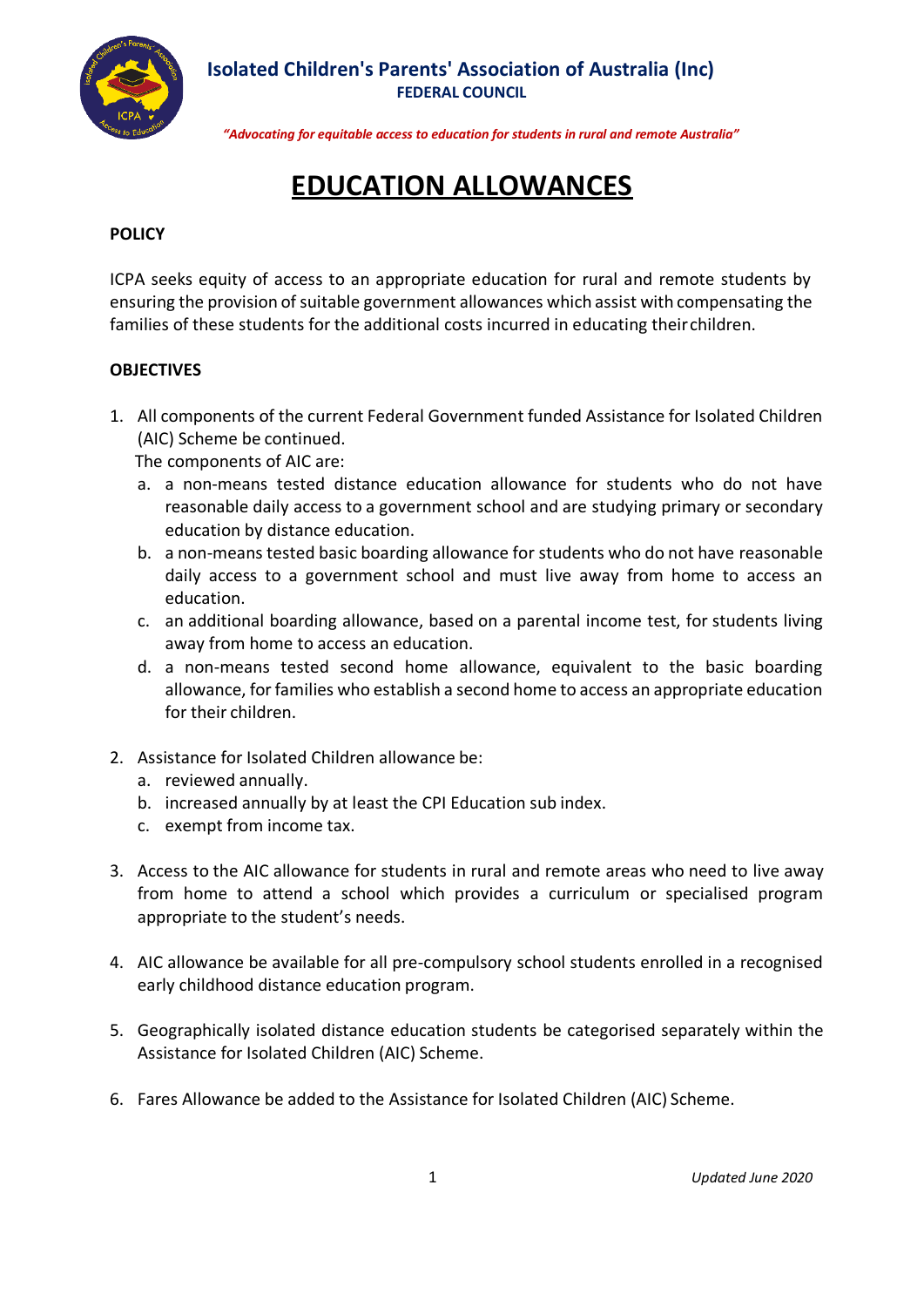

## **Isolated Children's Parents' Association of Australia (Inc) FEDERAL COUNCIL**

*"Advocating for equitable access to education for students in rural and remote Australia"*

- 7. The Federal Government establish a fund to assist students living in rural and remote areas with the cost of accessing an education in times of rural hardship.
- 8. The Federal Government introduce a tertiary access allowance as financial assistance for rural and remote students who must live away from home to access tertiary education.
- 9. Scholarships and bursaries be excluded from assessable income for the purpose of student income support.
- 10. Rural and remote tertiary students, who must live away from home to access further education upon completion of secondary school and do not qualify for dependent Youth Allowance, be classified as independent for Youth Allowance purposes.
- 11. Students in receipt of Youth Allowance at the independent rate due to family assessment based on successful entitlement to the Farm Household Allowance and due to assessment based on drought, fire, flood or other natural disaster impacts remain eligible for payments at that rate until the completion of their course.
- 12. Eligibility criteria for Youth Allowance be exclusive of the assessment of family assets and family actual means for rural and remote students.
- 13. The Federal Government annually reviews the following for students applying and in receipt of the away from home rate of Youth Allowance:
	- a. the personal income limit,
	- b. the liquid asset limit and
	- c. the student income bank limit.
- 14. Parental Income threshold used to determine dependent Youth Allowance eligibility and calculate payment, reflect the ability of the family to support rural and remote dependent student/s when having to relocate to access a tertiary education.
- 15. Independent Youth Allowance eligibility for rural and remote students be irrespective of Parental Income criteria.
- 16. Relocation scholarships be made available to rural and remote students and independent Youth Allowance recipients who need to relocate to access tertiary study.